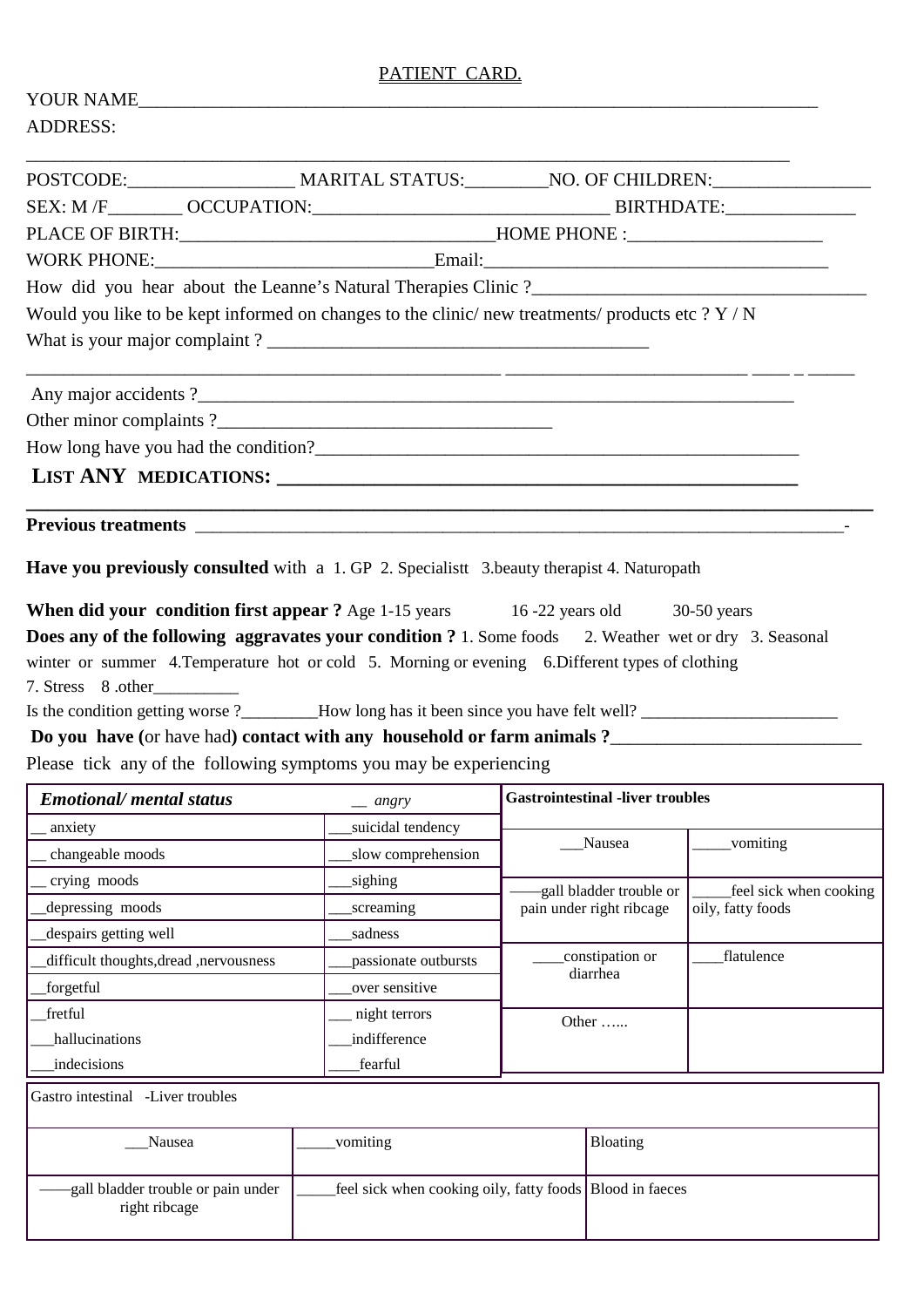| <b>Skin</b>                                                                                   | <b>Heart &amp; Circulation</b>             | <b>Sleep</b>                                        |                                         | <b>Eye conplaints</b>                         |                                                                                                          |  |
|-----------------------------------------------------------------------------------------------|--------------------------------------------|-----------------------------------------------------|-----------------------------------------|-----------------------------------------------|----------------------------------------------------------------------------------------------------------|--|
| boils                                                                                         | always cold hands & feet                   |                                                     |                                         |                                               |                                                                                                          |  |
| rashes                                                                                        | swelling of ankles                         | insomnia ie<br>trouble<br>getting or staying asleep |                                         | conjunctivitis.                               |                                                                                                          |  |
| dryness                                                                                       | dizziness                                  |                                                     |                                         |                                               |                                                                                                          |  |
| <i>itching</i>                                                                                | difficulty breathing after<br>small effort | -Night Terrors                                      |                                         | eye pain                                      |                                                                                                          |  |
| excema or dematitis                                                                           | feeling cold and often a bit               | Restless sleep                                      |                                         | Eye Inflammation                              |                                                                                                          |  |
| psoriasis                                                                                     | sick/uncomfortable                         |                                                     |                                         |                                               |                                                                                                          |  |
| pigmentation Lighter                                                                          | angina<br>Pain over heart                  | Waking at 4am                                       |                                         |                                               |                                                                                                          |  |
| pigmentation darker                                                                           | ringing in ears                            |                                                     |                                         |                                               |                                                                                                          |  |
| excess oiliness & acne                                                                        | Varicose veins                             | Muscular skeletal                                   |                                         |                                               |                                                                                                          |  |
| skin type normal/ oily                                                                        | Slurred speech                             |                                                     |                                         |                                               |                                                                                                          |  |
| skin type dry                                                                                 | dizziness                                  | Pain in shoulders and<br>neck area                  |                                         | arthritic joints                              |                                                                                                          |  |
| Falling out of hair                                                                           | palpitations                               |                                                     |                                         |                                               |                                                                                                          |  |
| tinea                                                                                         | high or low blood pressure                 | Pain in between shoulder<br>blades                  |                                         | other                                         |                                                                                                          |  |
| foot odor unpleasant                                                                          | <b>Nervous system</b>                      |                                                     |                                         |                                               |                                                                                                          |  |
| nail with pits                                                                                | Numbness anywhere in body                  |                                                     | Lower back pain                         |                                               | sciatica                                                                                                 |  |
| dandruff                                                                                      | Creeping paralysis                         |                                                     |                                         |                                               |                                                                                                          |  |
|                                                                                               |                                            | Pain or numbness in<br>hands or arms                |                                         | twitching muscles                             |                                                                                                          |  |
|                                                                                               | Ball sensation in throat                   |                                                     |                                         |                                               |                                                                                                          |  |
| <b>Respiratory</b>                                                                            |                                            |                                                     |                                         |                                               | Healthy History-Have you or a family member had<br><i>any of the following conditions</i> —— please tick |  |
| asthma                                                                                        | Inflammation of the eye                    | diabetes                                            |                                         | psoriasis                                     |                                                                                                          |  |
| eye pain                                                                                      | conjunctivitis.                            | epilepsy                                            |                                         | polio                                         |                                                                                                          |  |
| sore throat or <i>strep throat</i>                                                            | - frequent colds /coughs                   | goiter or thyroid problem                           |                                         | cancer                                        |                                                                                                          |  |
| asthma                                                                                        | hayfever/sinus                             | M.S.                                                |                                         | pneumonia                                     |                                                                                                          |  |
| sore throat or strep throat                                                                   | difficult breathing                        | measles                                             |                                         | pleurisy                                      |                                                                                                          |  |
| <b>Females only</b>                                                                           | <b>Males only</b>                          | mumps                                               |                                         | emphysema                                     |                                                                                                          |  |
|                                                                                               | <b>Difficult urination</b>                 | Tuberculosis                                        |                                         | a history of miscarriage                      |                                                                                                          |  |
| hot flushes or night sweats                                                                   | <b>Broken urine flow</b>                   | maleria<br>stroke                                   |                                         | allergies to foods<br>allergies environmental |                                                                                                          |  |
| irregular cycle                                                                               | Pain in legs                               | typhoid or rheumatic fever                          |                                         | arthritis                                     |                                                                                                          |  |
|                                                                                               | <b>Painful urination</b>                   | <b>How many</b>                                     | Do you                                  | Do you                                        |                                                                                                          |  |
| menopausal symptoms                                                                           | <b>Erection difficulties</b>               | glasses of<br>water do you                          | smoke? yes/<br>no                       | exercise<br>regularly?                        |                                                                                                          |  |
| PMT symptoms                                                                                  | Low sex drive                              | drink daily?                                        |                                         |                                               |                                                                                                          |  |
|                                                                                               | Low sperm count                            |                                                     |                                         |                                               |                                                                                                          |  |
| Are you pregnant? Y /N                                                                        | Swollen genitals or groin                  | Are you<br>exposed to                               | oil based<br>paints/laquers/            | to hair dyes/<br>perming                      | chlorine in<br>swimming                                                                                  |  |
| Thank you for filling out this medical record.<br>Please signature that the above is correct. |                                            | any of the<br>following<br><b>Chemicals ?</b>       | thinners<br>insecticides/<br>herbicides | agents                                        | pools or<br>drinking water                                                                               |  |
| Your signature here                                                                           |                                            |                                                     |                                         |                                               |                                                                                                          |  |

\_\_\_\_\_\_\_\_\_\_\_\_\_\_\_\_\_\_\_\_\_\_\_\_\_\_\_\_\_\_\_\_\_\_\_\_\_\_\_\_\_\_\_\_\_\_\_\_\_\_\_\_\_\_\_\_\_\_